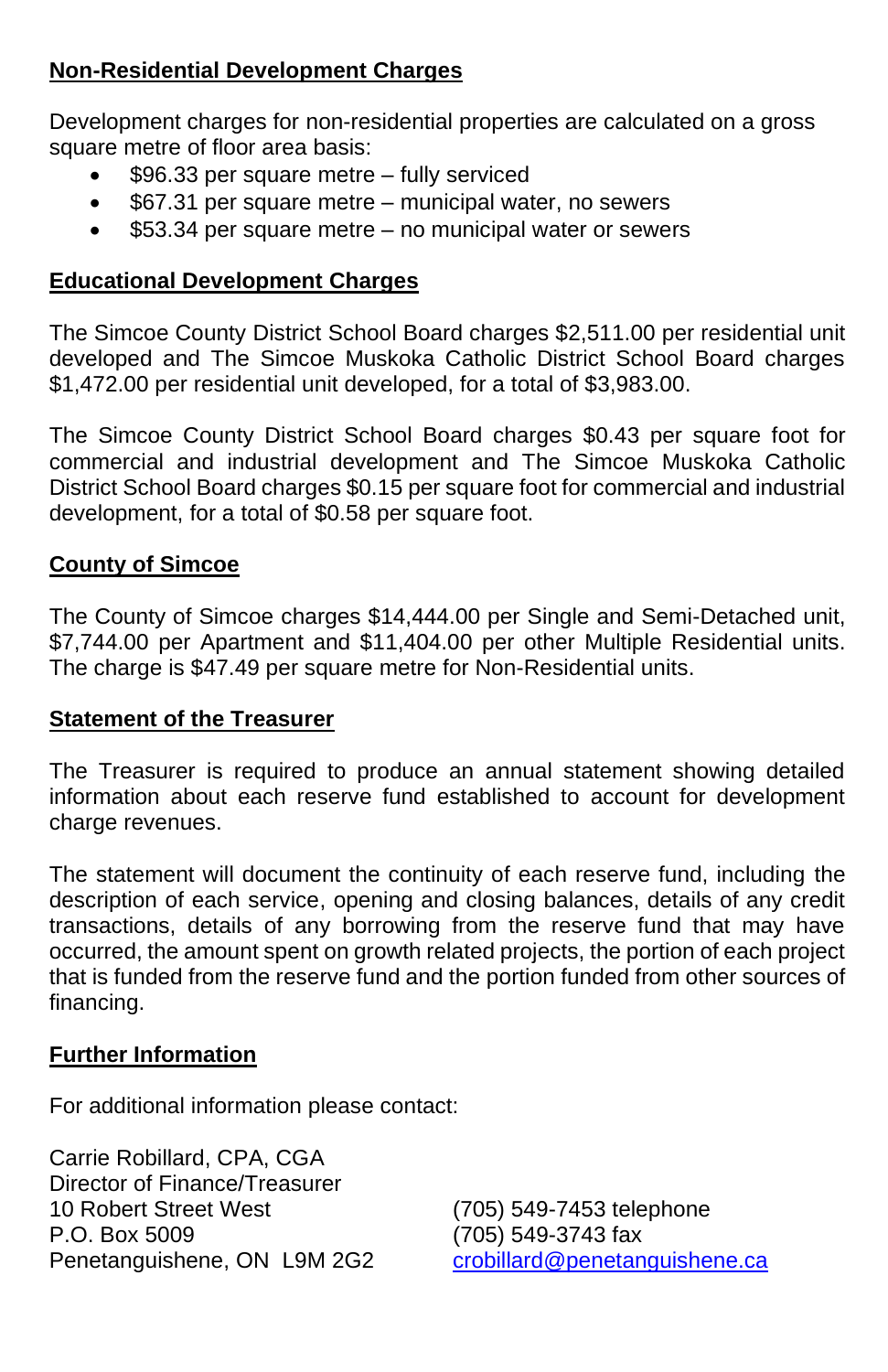

## **TOWN OF PENETANGUISHENE DEVELOPMENT CHARGES PAMPHLET**

# *Effective JANUARY 1, 2022*

This pamphlet summarizes the Town of Penetanguishene's policy with respect to development charges. By-law No. 2019-49 imposes Town-wide development charges for municipal services. Development charges levied by school boards and the County of Simcoe are additional.

The information contained herein is intended only as a guide. Applicants should review the By-law and consult with the Treasurer to determine the charges that may apply to specific development proposals.

Development Charge By-law No. 2019-49 is available for inspection on the Town's website or in the Penetanguishene Municipal Office during regular working hours, Monday to Friday, between 8:30 a.m. and 4:30 p.m.

**Please note there are also Educational Development Charges relating to the Simcoe County District School Board and the Simcoe Muskoka Catholic District School Board. In addition, there are Development Charges relating to the County of Simcoe. Both the Education and County Charges are summarized herein, but detailed information can be obtained from each organization or their respective websites.**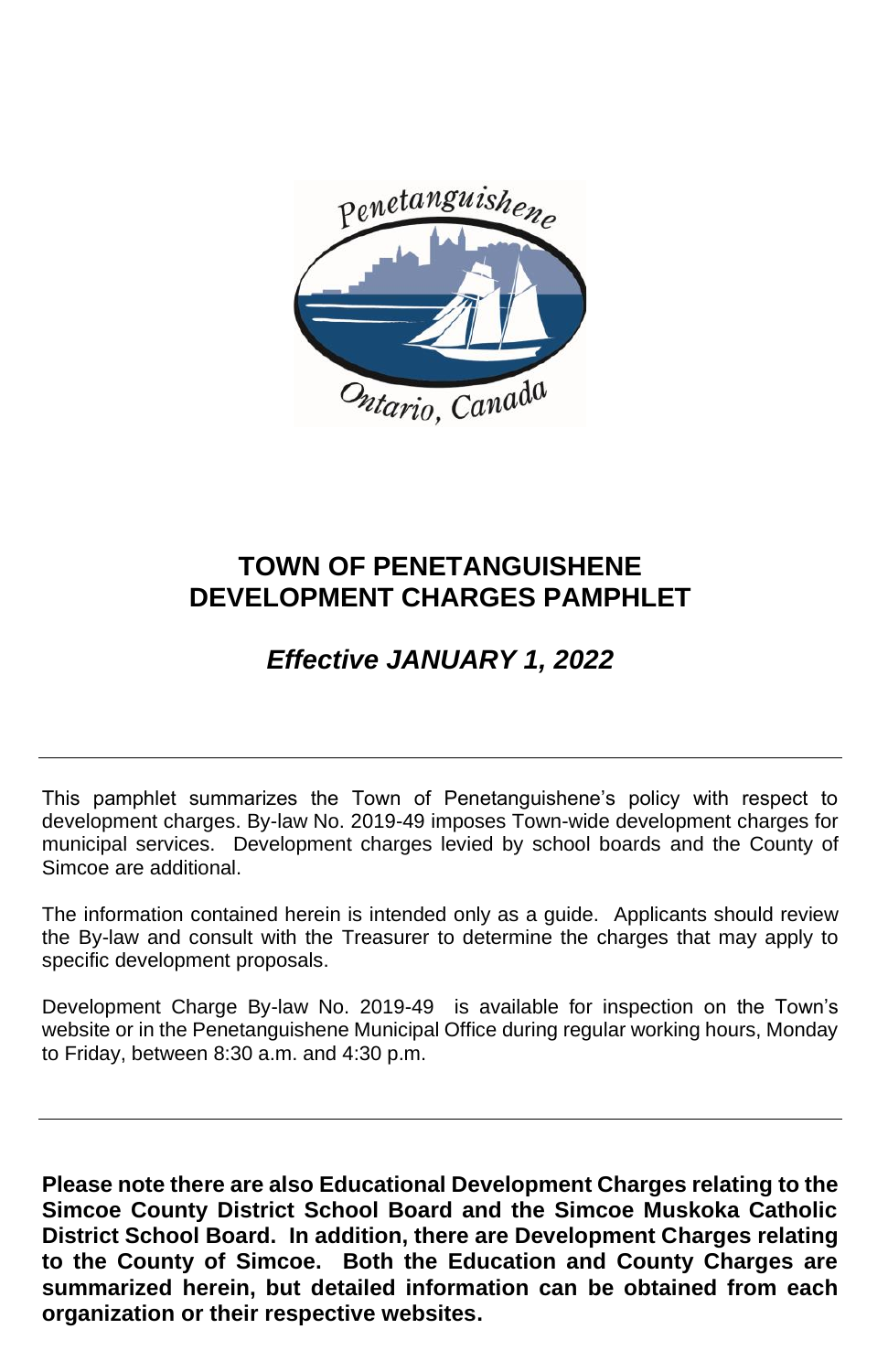### **TOWN OF PENETANGUISHENE DEVELOPMENT CHARGES**

### **Purpose of Development Charges**

Development charges assist in financing capital projects required to meet the increased need for services resulting from growth and development. Development charge funds may only be used for the purpose for which they are collected.

The Council of the Town of Penetanguishene passed By-law No. 2019-49 (Development Charges) on June 26, 2019 under section 19(1) of the *Development Charges Act, 1997.* No area-specific development charges are applicable in the Town of Penetanguishene.

#### **Development Charges Criteria**

The criteria for determining if a development charge is payable in a particular case, and for determining the amount of the charge, are as follows:

- 1. Development Charge By-law No. 2019-49 applies to all lands in the Town of Penetanguishene. Municipal water and wastewater service charges are applicable only to areas receiving these services.
- 2. Development charges are payable in full on the date of issuance of the first building permit in relation to a building or structure on the land which the development charge applies.
- 3. The following uses are wholly exempt from development charges under the by-law:
	- Lands owned by and used for the purpose of a municipality, county, local board thereof or board of education;
	- . the enlargement of an existing dwelling unit;
	- the creation of one or two additional dwelling units in an existing single detached dwelling unit provided the total gross floor area of the additional unit(s) does not exceed the gross floor area of the existing dwelling unit;
	- . the creation of one additional dwelling unit in an existing semi detached dwelling unit provided the total gross floor area of the additional unit does not exceed the gross floor area of the existing dwelling unit;
	- . the creation of one additional dwelling unit for any other existing residential building provided the total gross floor area of the additional unit does not exceed the smallest existing dwelling unit already in the building;
	- agricultural land uses as well as farm buildings and other ancillary development to an agricultural use excluding any residential or commercial uses;
	- non-residential land uses for properties zoned Commercial General.